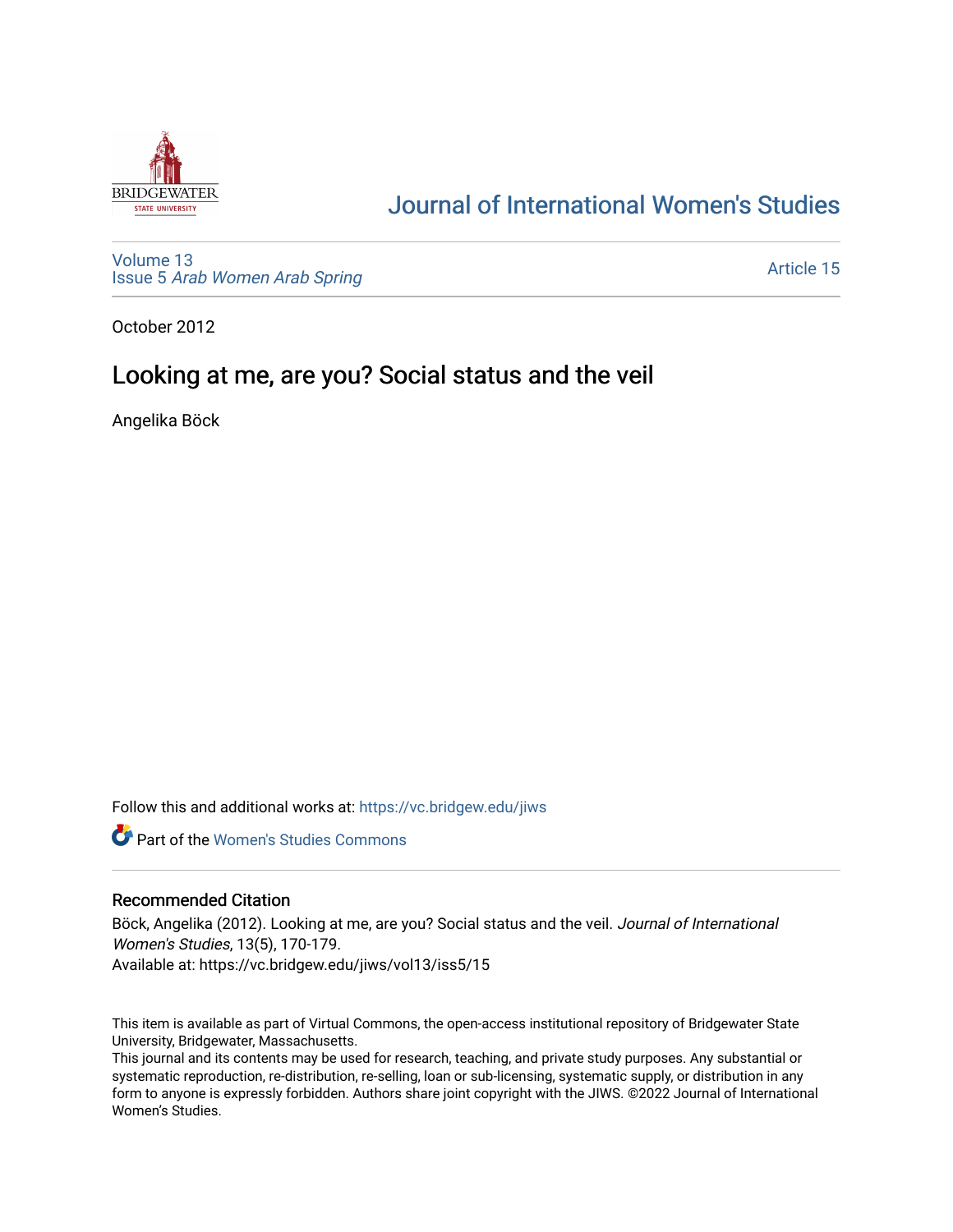This journal and its contents may be used for research, teaching and private study purposes. Any substantial or The journal and he concentrating, be officed on receation, ready, but in the supply called stripg. In the caboultion of the veilance of the veilance of the veilance of the veilance of the veilance of the veilance of the ve to anyone is expressly forbidden. ©2012 Journal of International Women's Studies.

#### **Looking at me, are you? Social status and the veil**

# By Angelika Böck $1$

*One succeeded – he lifted the goddess of Sais' veil – but what did he see? Wonder of wonder – himself. (Novalis)* 

Novalis' Dichtichon from Mai 1798 (a preliminary work for the 'Lehrlinge zu Sais') pictures the youngling's discovery when he disclosed Isis' secret (Kurzke, 2001, p.110).

#### **Abstract**

In this article I discuss the dialogical method which is used to study the idea of perception among individuals, especially to understand the question of perception toward the veil in Yemen in 2007. Furthermore I elaborate on my exploration of "portrayal" as an art form which lies at the basis of my approach. To be occupied with matters of the veil means to deal with questions of image and gaze. Therefore I also try to give a basic overview on this topic. The article ends with a short description of a corresponding experiment I carried out in Germany one year later. By comparing the Western and Eastern responses to the veiled female body, this experiment reveals typical culturally shaped preconceptions.

*Keywords:* Identity, Visual Art, Dialogical Portrait, Image, Gaze, Veil, Culture

#### **Introduction**

1

**"**Among a hundred women I recognised my sister!" exclaimed Mohammed, our driver, suddenly when we passed a group of women wearing the veil, on a holiday trip to Yemen in 2005. I was baffled, since for me all women looked alike under their black cover. Mohammed's ability to distinguish one single woman out of a group of many figures hidden under a full-body cover resonated with a question I have been grappling with for many years – namely, how we perceive ourselves and others. And Mohammed's comment triggered in me a series of "research questions" for a new art project: Who do we see when we look at a veiled person? Can we (especially when raised in a covering culture) attribute specific looks and characteristics to a veiled person? I forwarded these questions to thirty-one Yemeni men and women in Sana'a, the capital of Yemen in 2007. With this survey the basis was set for a new art project I called 'Imagine Me'.

Concepts of identity and the artistic approach to portrayal have been changing during the past centuries from the development of archetypes (not to offend the gods) to identifiable individuals (Idols) and to the psychological exploration of temperament and character. In the same vein the negation of identity has taken on many different forms (Calabrese, 2006). Photography freed portraiture from its indexical, representational range of tasks. Likeness was no more a matter of mere representation but proved to be highly dependent on the consciously or unconsciously assimilated concepts of individuality, which in turn are contingent upon the humanist or scientific ideas prevalent at a particular moment.

<sup>&</sup>lt;sup>1</sup> Angelika Böck graduated 1992 in interior design and 1998 in sculpture from the Academy of Fine Arts in Munich. Her investigations about the human representation challenge and expand the parameters of the conceptions and conventions of "portraiture". She conducted 'Dialogical Portraits' in the Republic Ivory Coast, Finnmark, Central Australia, Yemen, Malaysia and Mongolia. Beside this body of work she produces site specific public art projects – often applying a 'dialogical' strategy. Angelika Böck lives and works in Munich, Germany and Bario, Sarawak/Malaysia

Journal of International Women's Studies Vol 13 #5 October 2012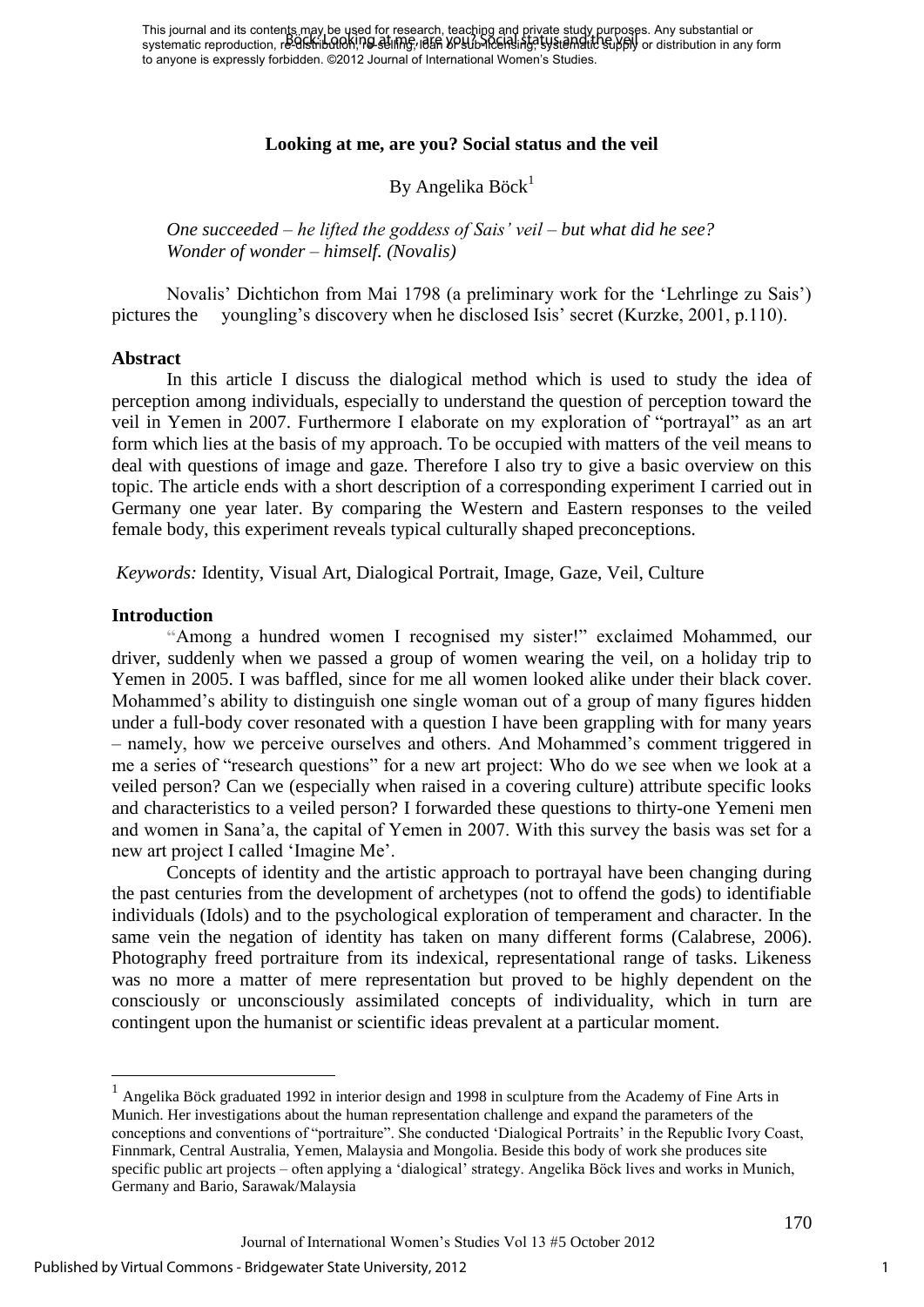In "Die Wirklichkeit des Bildes" (1999) Reinhard Brandt asks whether physiognomy reveals a person's character and whether an image is able to depict a person's soul (the painter Basil Hallward in Oscar Wilde's novel 'The Picture of Dorian Gray' believes he revealed his own inner self in Dorian's portrait). He reminds us that the act of representation differs from the act of realization as the latter, depending on conclusions, generates what is deduced (Brandt, 1999). The question of internal and external representation in portrayal also brings about the double (inner and outer) nature of the image. According to the art historian Hans Belting this fact is inseparable from of the 'concept of the image' and reveals its anthropological foundation (Belting, 2002:11).

 The image of the human, especially the depiction of the individual, fascinates us until today because it bears witness to how humans have perceived and represented themselves over the course of time.

### **Review of Literature**

 Visual material, which is at the core of the production of art, can take on a different significance in scientific field studies. Images can be both, the basis or product of the research. Visual anthropology must be concerned with questioning the visual representations and with reflecting the way in which seeing and what is seen is part of people's conceptual worlds (Banks and Morphy, 1997:21). As photography can help the abstract story to be believed in or to convey the "feel" of specific locations or events (Rose, 2007), Douglas Harper pleaded for the application of visual media in sociology and reminded us that sociology and photography were born during the same decades in Europe by recalling that visual sociology gradually emerged from and retains a kinship with the documentary tradition in photography, which, in turn, developed from fine arts and portraiture photography (Harper, 1988:54).

Artists have incorporated the methodologies of anthropologists in idiosyncratic ways, making inventories, carrying out "fieldwork", using interviews, and engaging with anthropology's theorizations of cultural difference (Metken, 1977). Thus the art critic and historian Hal Foster observed an "ethnographic turn" in recent contemporary art (Foster, 1996). This has involved the adoption of a broad definition of ethnography, and the production of an increasing number of works that directly tackle some of the concerns of anthropology. Where anthropologists were usually understood to study other cultures, artists were understood as adding something to their own culture. Despite all differences both, anthropologists and artists, have methodologies and practice in representing others, play with distance and intimacy and overtly place themselves between their audience and the world.

While I am certainly inspired by anthropological research, I deplore its lack of attention to forms which – in an expanded view – could be investigated in regard to "portrait". To give one example: the aboriginal Australians are excellent hunters. With their extraordinary skills in track-reading, community members are reported to be able to distinguish up to 200-300 single human footprints and to identify the individual that left the mark if known to the hunter (Lawler, 1993:186). Douglas Lockwood, an Australian newspaperman who travelled widely through Northern Australia for more than 20 years, was amazed when he realised his Pintupi interpreter was able to identify the person whose track they found in the desert (Lockwood, 1964:36).

Anthropologists who have studied Australian Aboriginal culture are likely to classify as the Aboriginies themselves do - track-reading, in its use for hunting animals, as a method but do not take its "portrait" aspect into consideration. In the aboriginal Australian tradition as in many indigenous societies - the representation of the individual never existed in the European sense of 'portrait'. The Western concept of portrayal does not mean anything to the subjects portrayed (track-reading specialists). This necessitates the need to first establish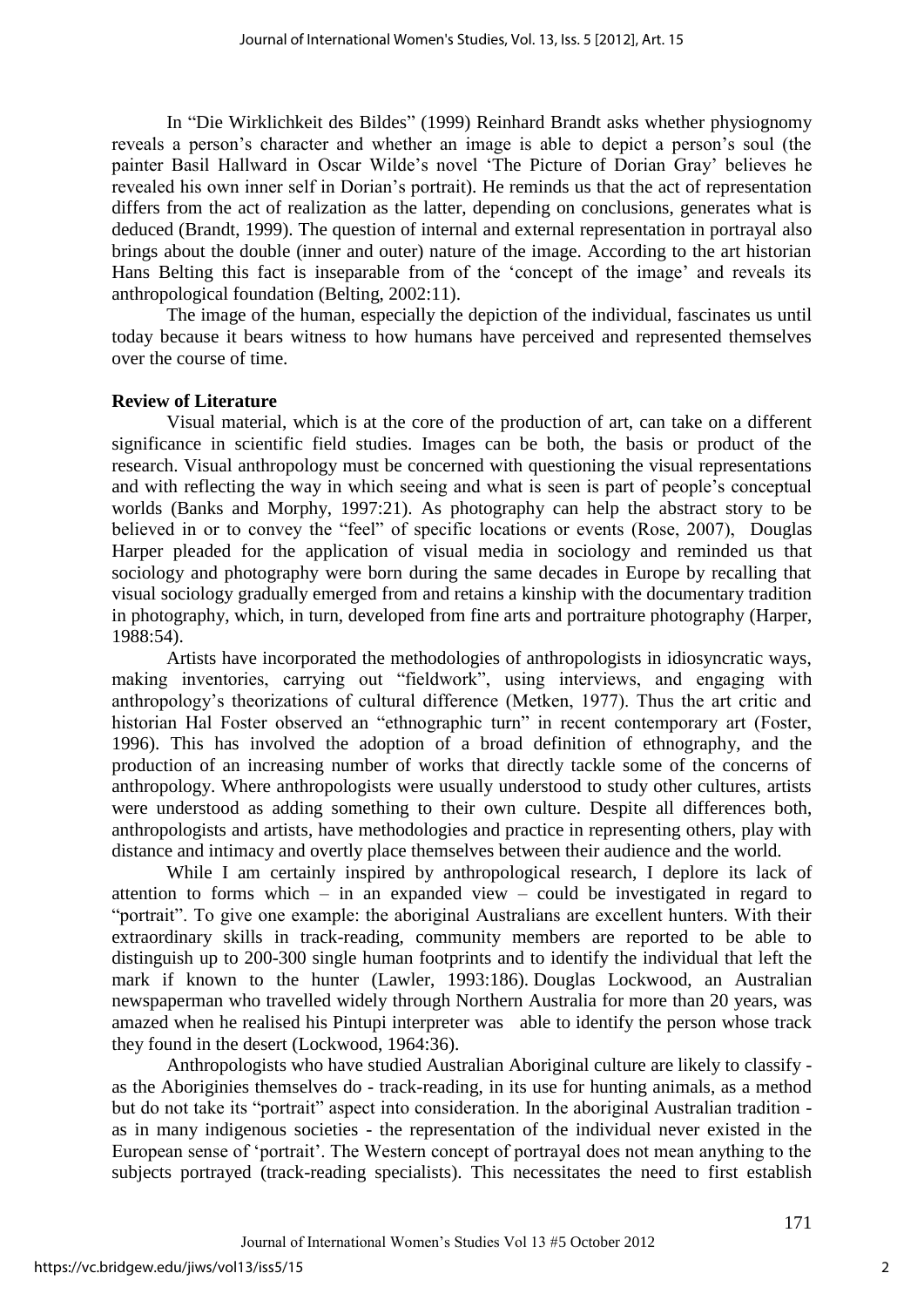awareness of the reconceptualised idea of portrait and second, to question their understanding of portraiture through experimental and explorative means sensitive to cultural specificity.

 My interest in the Australian Aborigines faculty of track reading and Mohammed's comment on the veiled women challenged my concept of the human portrayal. I therefore decided to set up another 'Dialogical Portrait' in Yemen. This time the art project 'Imagine Me' aimed to investigate the respondent's sensual and imaginational abilities regarding a veiled person.

### **Method**

 My interest as an artist is directed at forms of expressions, practices, rituals, or signs able to represent – in short: to portray - an individual in various cultural contexts. In a series of (self-)portraits I have been applying a dialogical strategy by placing myself as the subject to be negotiated, studied and represented through interpretations of my fellow human beings while I, in reverse, portrayed them using common contemporary technologies such as photography or video recording.

My "dialogical" method is based on, and takes its title from Grant Kester's theory of 'Dialogical Aesthetics'. The author posits the possibility of representing identity through mutual social processes, such as conversation, as an alternative to the prioritising of reproducing identity through a system of resemblance (Kester, 1999/2000:6).

 I call the artistic method, which challenges and expands the parameters of the conceptions and conventions of "portraiture" by applying a new methodology based on primary socio-cultural fieldwork, 'dialogical portraiture'. The 'Dialogical Portraits', which are at the core of my artistic practice for more than a decade, are intended as a dual relation between both objectivities and subjectivities within the order of representation and represented. This procedure is both a crossover and reversal of the traditional roles of the artist (and the dominant gaze) on the one hand, and a model on the other. It refers to Martin Seel's philosophical model of 'Zwischenmenschliche Begegnung' (1995:86) which claims the 'other' to become co-author of our own 'self' through 'dialogical action'. This understanding corresponds with Amanda Coffeys' observation that the construction and production of self and identity of the researcher (artist) and the field occur both during and after the field work (Coffey, 1999:1) and Irit Rogoffs' claim that identity is at one and the same time a concept, a sign system and an order of knowledge which is constantly in the process of being formed (Rogoff, 2000).

My strategy also draws on a Video Performance of the German artist Timm Ulrichs, and on a corresponding film editing technique. **'**Das getroffene Bild, das betroffene ich' (Ulrichs, 1980:57) is an art work responding to a newspaper report from 1973 about the 'putsch' attempt in Chile. The reportage shows the photographer Leonardo Henriksen's last picture ('Gewehr im Anschlag'): his murderer targeting his gun at him. The film editing technique **'**Shot-Reverse-Shot' features one character looking at another character (often offscreen), and then the other character looking back at the first character. Since the characters are shown facing in opposite directions, the viewer assumes that they are looking at each other. 'Imagine Me' is laid out along the lines of a scientific experiment. The process of production and reflection related with the art work features similarities to scientific disciplines employing visual culture, such as anthropology or sociology. According to Gillian Rose interest in what writing and words can hardly ever convey, has recently arisen all across the social sciences. My presentation responds to this 'wider turn towards materiality and practice' (Rose, 2007). It focuses on direct personal perceptions and reactions. Thus, the art installation - unlike a scientific experiment - does not aim to provide answers but tries to offer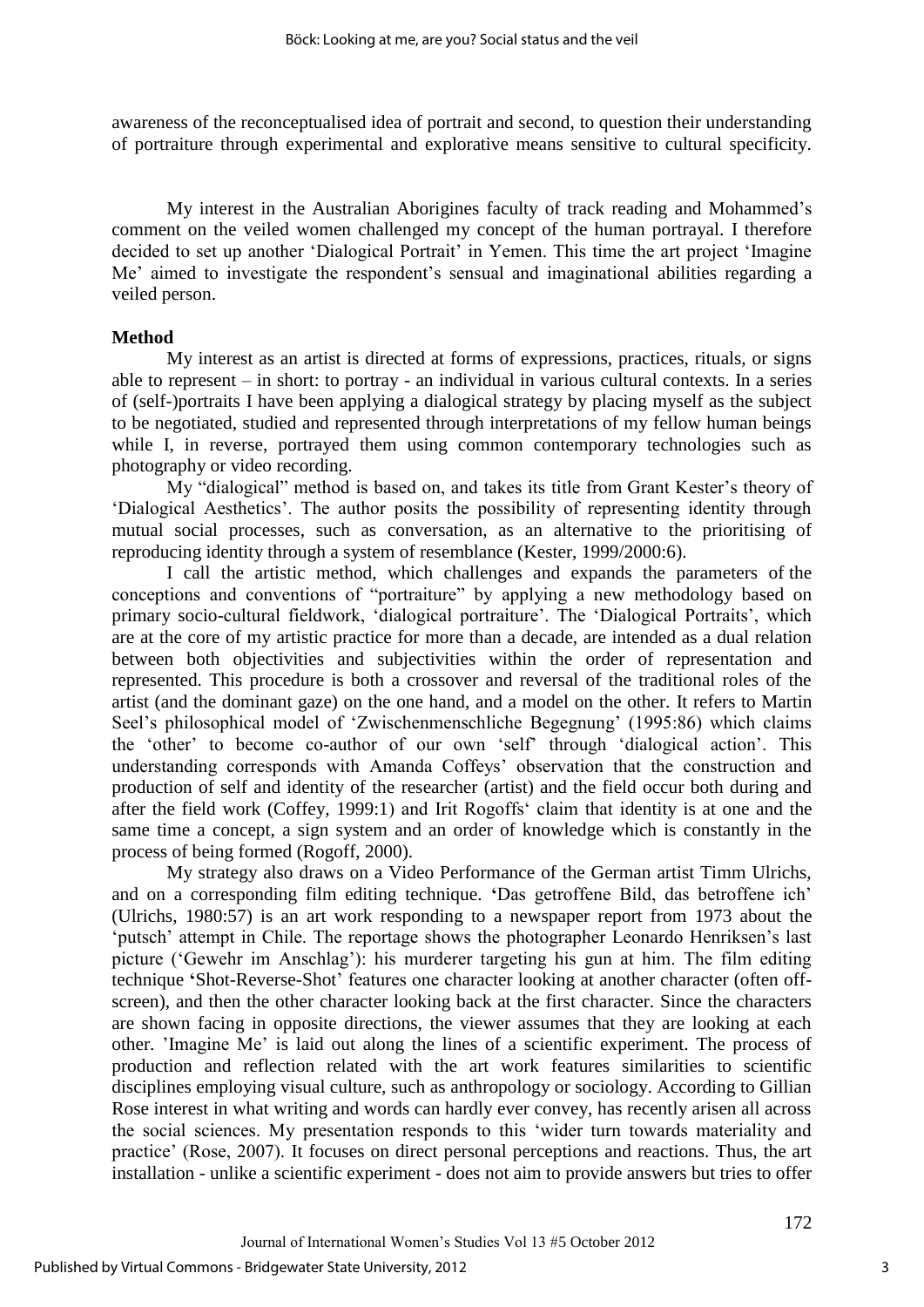a space for association in which the beholder (and the reader) may reflect upon various aspects surrounding the veil.

#### **Sacred Space**

 The Christian culture is strong in exploiting images. For example, during the counterreformation in southern Germany and Austria images of idols (e.g. the miraculous statue of the Virgin Mary in a pilgrimage church) were printed on small pieces of paper which the salvation seeker swallowed to obtain blessing or healing (von Kittlitz, 2002). Islamic culture, in contrast, restricts pictorial representations and perceptions. The Western and Eastern 'conception of the image' differ. The difference is grounded in the invention of the 'perspective' and connected to the beholder's gaze (Belting, 2009). But the Islamic 'taboo' not only applies to images but to the whole female body. Its 'aurah', is indecent to be revealed. This can, in the extreme, extend to everything that can be grasped, for example the voice (vom Bruck, 1997:192). The women's veiling in public space corresponds to the prohibition of men's gaze. A woman may not be seen by a man and he, in turn, is not supposed to look at her or talk about her, because women are considered 'harim' (von Braun, Matthes, 2007:68). The authors remind the connection to the 'Harem' (and its importance for the Western imaginary). The root consonants *h, r, m* signify, in their original meaning, 'to be forbidden' (1.root), 'to declare as holy', 'inaccessible', 'invulnerable' (2.root). In other words: one keeps away from something that is clearly forbidden out of respect. 'Harim' marks holy, invulnerable places, mostly within the family, and therein, women. The adjective 'haram' means forbidden as well as holy and Islamic law addresses thus everything which is forbidden. Furthermore 'al-harmaan' describes the two sacred places Medina und Mecca. From both of them non-Muslims had to, previously, stay away. Now this only concerns the Kaaba, the most sacred site in Islam (Hitz, 2007, p.68 and further correspondence). The segregation of women in Islam is interpreted by Ludwig Amman as a 'declaration of the female body as sacred space' (Amman, 2004, p.86).

Although first illustrations of the prophet's life (albeit concealing Mohammed's face either by a white pane or veil (Weiss, 2003:102) appeared (ca. 1400) human representation underlies the Islamic prohibition of image. The production of an image could be understood as imitating the 'act of creation'. This as well as the allegedly connected danger of idolisation of the represented has to be avoided. The spectrum of the prohibition can extend to the representation of gods and idols, specific individuals (Prophets, Saints) and even the representation of all creatures. A photographer's possible 'performance of power' with in respect to his objectives has to be considered – as they may influence the beholder and therein future (Ibric, 2008 and further correspondence). The old texts bear witness that dealing with the image was always restricted for the beholders' inner images had to be preserved from being wrong (Belting, 2002:11).

 The image is still excluded from Islamic religious practice today but permitted in a profane context. In the religious context the prophet is usually represented by his written name, genealogical tree, footprints or grave (Naef, 2007). The popularity of displaying family or individual photographs or paintings suggests that the image is allowed in private (nonpublic; non-sacral) space. Also the practice of pictorial representations on bank-notes (in Saudi-Arabia, for example) prove that the image has it's place in the worldly realm. In Naefs' opinion the (fundamentalist) Islamic prohibition is rather directed against the messages (and Modernity) transported by images than against the images themselves. Instead of the images' prohibition 'we should talk of its assignment with a function different to the one known in Christianity'. The author claims that the idea of the restriction of pictorial representations in Islam has, previously, been shaped by the Christian 'praxis of image'. Consequently Naef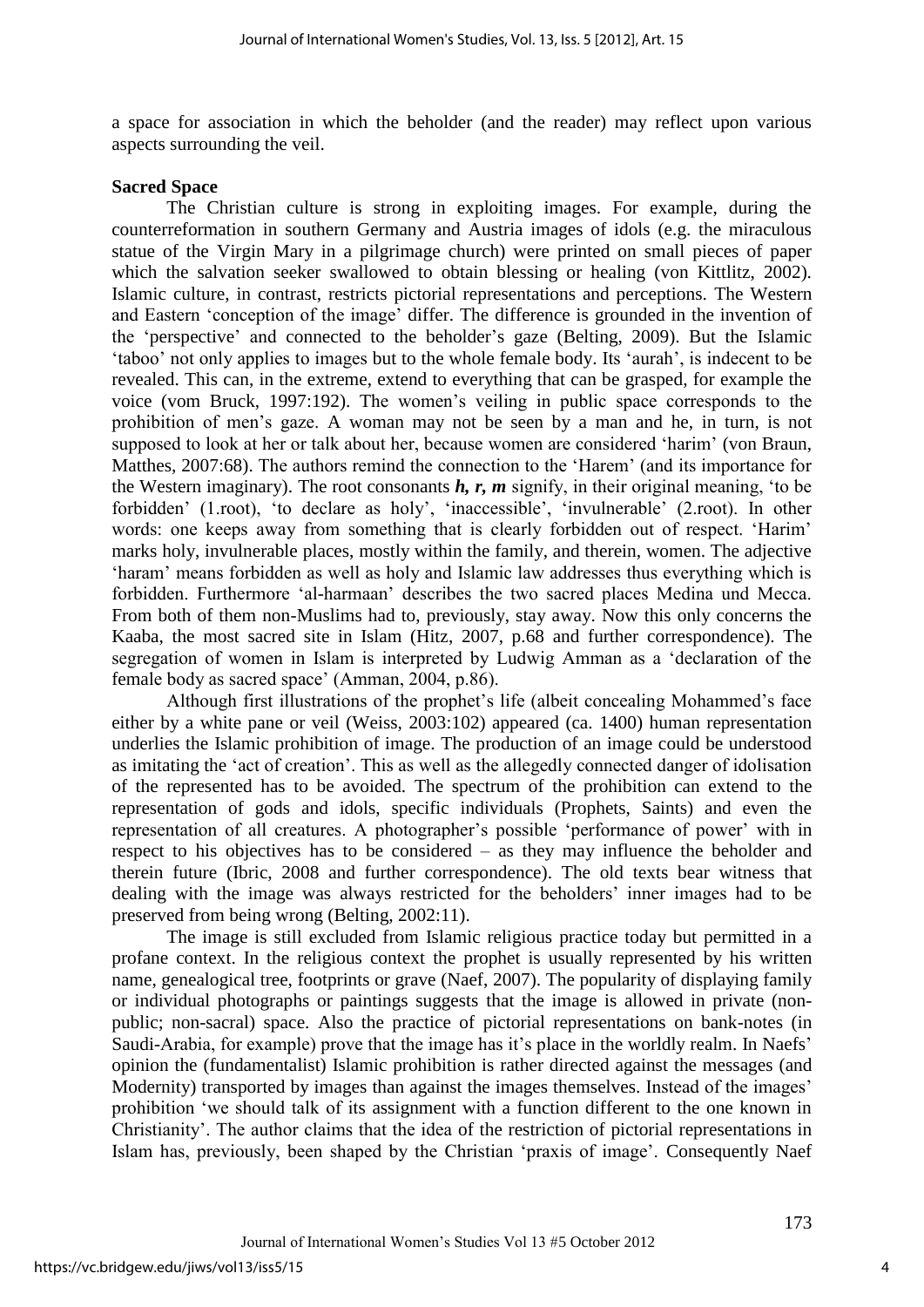poses the provoking question whether the prohibition of image' in Islam is not, after all, an invention of the West (Naef, 2007).

"Imagine Me" challenges the dealings with image and gaze. Respondents were requested to look at a woman, to imagine her, to express their impressions and fantasies about her and to have their own picture taken. The installation's formal realization refers to the German artist Gregor Schneider's unrealised work **'**Cube Venice 2005', an independent 15 meter tall black fabric-clad cubic structure inspired by the most sacred space for Islam. Schneider's 'cubic-shaped building' (the translated meaning of 'Kaaba') has been projected for San Marco square in Venice and was, despite it's official invitation for the 51<sup>st</sup> Venice Biennale, banned shortly before the exhibition's opening by a decision from Rome and due to the rejection of the city officials who suggested it might offend or provoke Muslims.

#### **The experimental layout of "Imagine Me"**

 I first provided myself with a neutral abaja, a black coat-like garment all Yemeni women wear in public and searched for a translator who would also conduct the experiment. I found two young women, Samah and Arwa, who had both studied German. Arwa was an employee of the German House Sana'a, and Samah translated for a Yemeni news agency reports about Yemen that were published in German language media. With their help I dressed like a Yemeni woman: I covered my (in Yemen untypical) green eyes under a thick black veil and my light skin with a pair of gloves and stockings. Made up like all the others I mutely confronted myself – together with Arwa or Samah – to thirty Yemeni men and women that belonged to different social and age groups. The participants, especially all women, were contacted through mediators, by Hamied, a business man; Veronika, an intern at the Goethe Institute; Abdulkader, a writer; and Samira, a headmistress. Some of the participating men were approached by Arwa and Veronika on the street or the Souq, the market of the old town.

 The local interviewers set the same task to all involved parties: The volunteers were asked to imagine the strange, unrecognisable and non-communicative person.

Arwa or Samah challenged the onlookers to observe me very carefully, and asked them later to describe my looks, character and personal circumstances. The interviews took place in private as well as in public, and were carried out in two different ways. In the public space my interviewers searched for men willing to participate before they beckoned me to come closer. In private surroundings, where we arrived together, the conductors of the experiment directed me by handsign. In the latter cases the respondents were already prepared for an interview situation. All statements were tape recorded. After the inquiry in private space I revealed my identity and requested to take a photo portrait of the interviewee. The picture of the men that have been contacted in the street was taken at a second meeting arranged by the interviewer at the end of the session. These portraits were usually made the next day at the interviewed person's home, office or shop.

As a constant throughout all 'Dialogical Portraits' I have used photography or video recording to represent my co-participants. The continuous use of the same technique highlights the respective technique that is investigated. This is important for me especially in regard to a presentation of the body of work as a whole. Like in a scientific research my "Portrait Partners", for the most time, did not know to what extent they were involved in the project before it concluded. My co-participants were usually commissioned and paid for their contribution.

#### **The Installation**

'Imagine Me' consists of a 2 x 2 x 2 Meter fabric cube as well as 25 photo portraits. The cube, which is located in the middle of the room, is carrying a selection of 16 interviews

5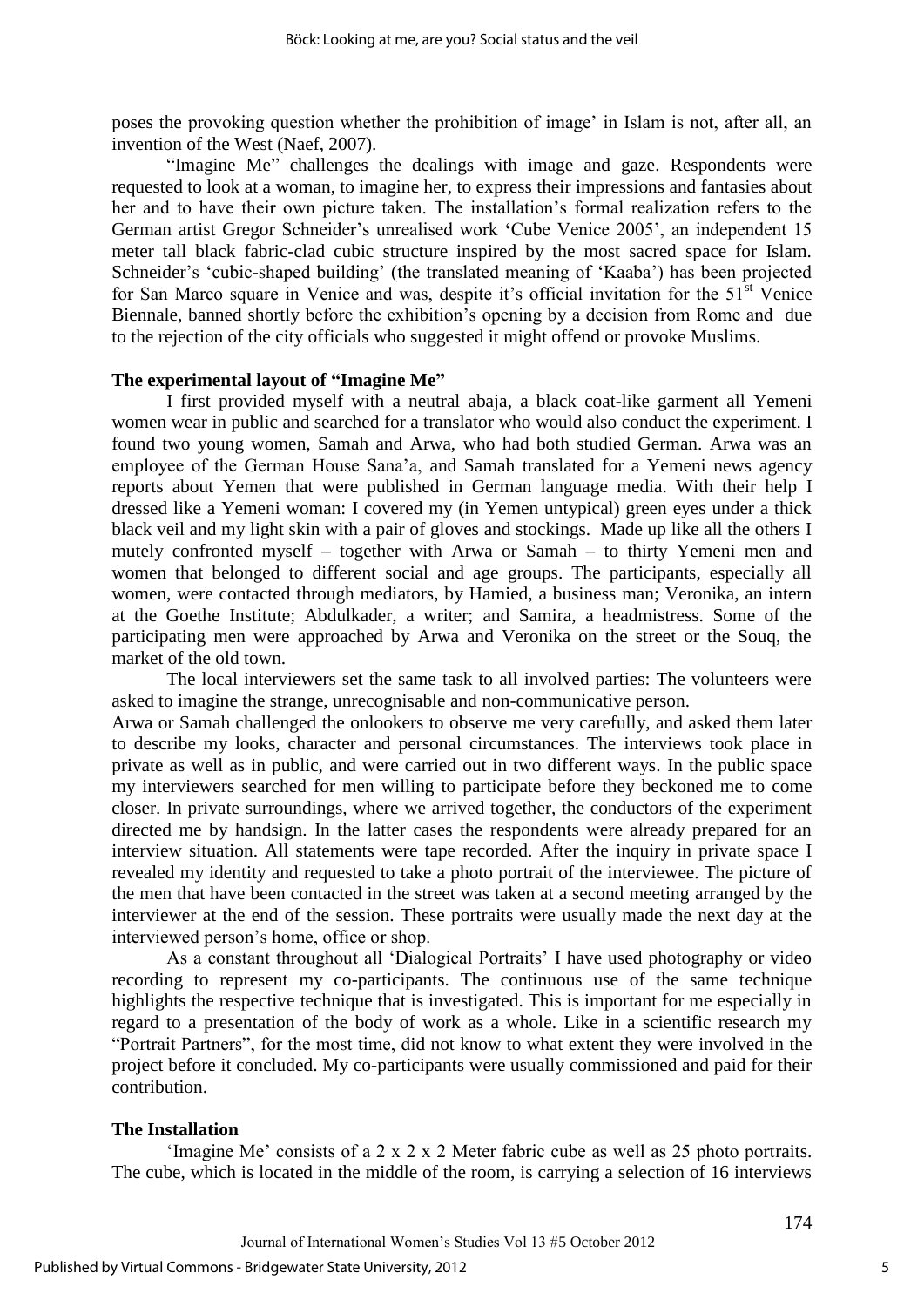in Arabic and German language stitched in golden letters into the panels that represent the Abaya (according to my observation, besides shoes and handbags, especially golden jewellery (rings or bracelets) were the leads to distinguish women in public).These 16 pieces of cloths are tacked to a cube measuring  $2 \times 2 \times 2$  meters (the approximate width and height a human reaches with stretched out arms) in the centre of the exhibition room. The black corpus carrying the projections is surrounded by photographs of the participants who allowed their portrait to be taken (four female university teachers, among others, who didn't wear a facial veil in public, refused to have their photographs shown in an exhibition). The pictures are taken in the typical manner of early photographical portraits. There is no connection between the embroidered statements and the photo-portraits in the installation. The cube itself is inaccessible and its interior is hidden from view as are the Yemeni women.



The perceptions of the Yemeni men and women differ widely. Some respondents developed in a short time detailed inner images while others confined themselves to external features.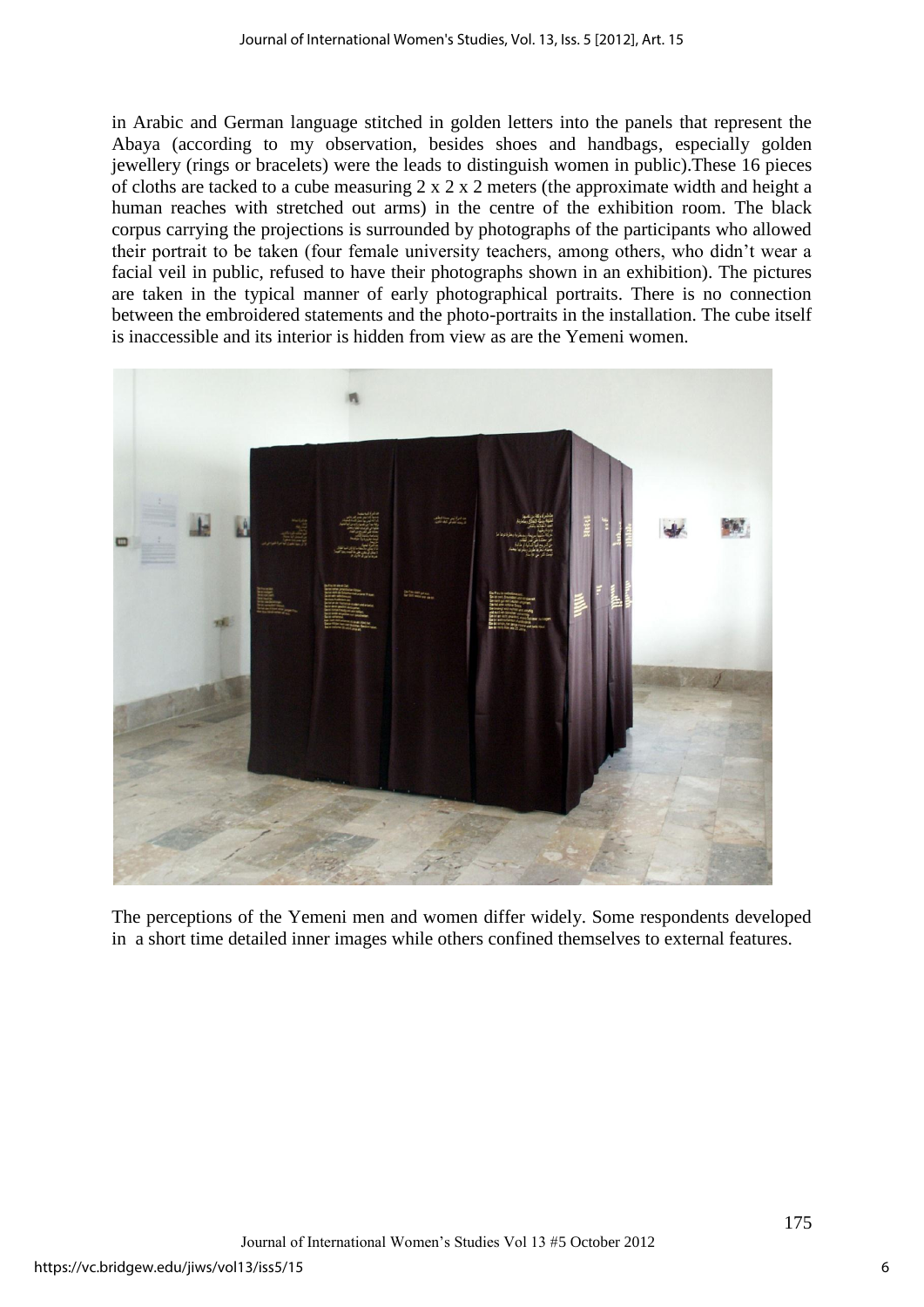

Mua'ath, a respondent Iman, a respondent



An old merchant at the Souq said:

"The woman looks good. Only god knows who she is."

A young mistress believed:

"This woman could be a man. She is educated and certainly works. She is neither rich nor poor. She's about 20 years old."

l

An elderly businessman thought:

"This woman is definitely no housewife. She has completed her studies and works. She is confident, independent and eager. She is not rich, has a mobile phone but no car. She does what she wants and maintains an opinion. She is a believing Muslim but not a devout one. She loves nature and everything beautiful. She hates violence. Her parents were often disputing. She has beautiful eyes and a nice nose, medium-length black hair and light skin. She loves to sing under the shower. She is reasonably and healthy. She has no children yet. She is between 20 and 30 years old."

A middle-aged tradesman observed:

"This woman is not handsome. She walks like a mannequin or soldier. She is poor and without interest. She is unreliable, messy and badly organised. She is not a good housewife. She has little chance to get husband and a house. She has a good body without doing anything for it. Her face is neither beautiful nor ugly."

A middle-aged confectioner remarked:

"This woman walks like a woman from Sana'a, dresses like one from Taiz, but doesn't look like a Yemeni. She is gorgeous! She is educated and very pretty. She gets scared easily. She has blue eyes and white skin. She is of middle age."

An elderly housewife declared:

"This woman is like all the others. She has not much money. She leads a simple life." An old writer said:

"The woman looks like a ghost under this black hull. She originates from a Yemeni middle-class family, seems to have studied at the university and works. Through her mute participation in this project she possibly wants to demonstrate a thesis. Her way of walking tells of her propensity towards violence. Under the cover of calmness she might hide her emotions. She has black eyes and hair but light skin. She is certainly fashionable. She is totally healthy."

# **Conclusion**

 All information we receive as human beings are enriched by the opinions we accumulate within a certain context - historically, geographically, culturally and socially. Our conceptions and ideas interact with our observations of the world we live in. I observed, for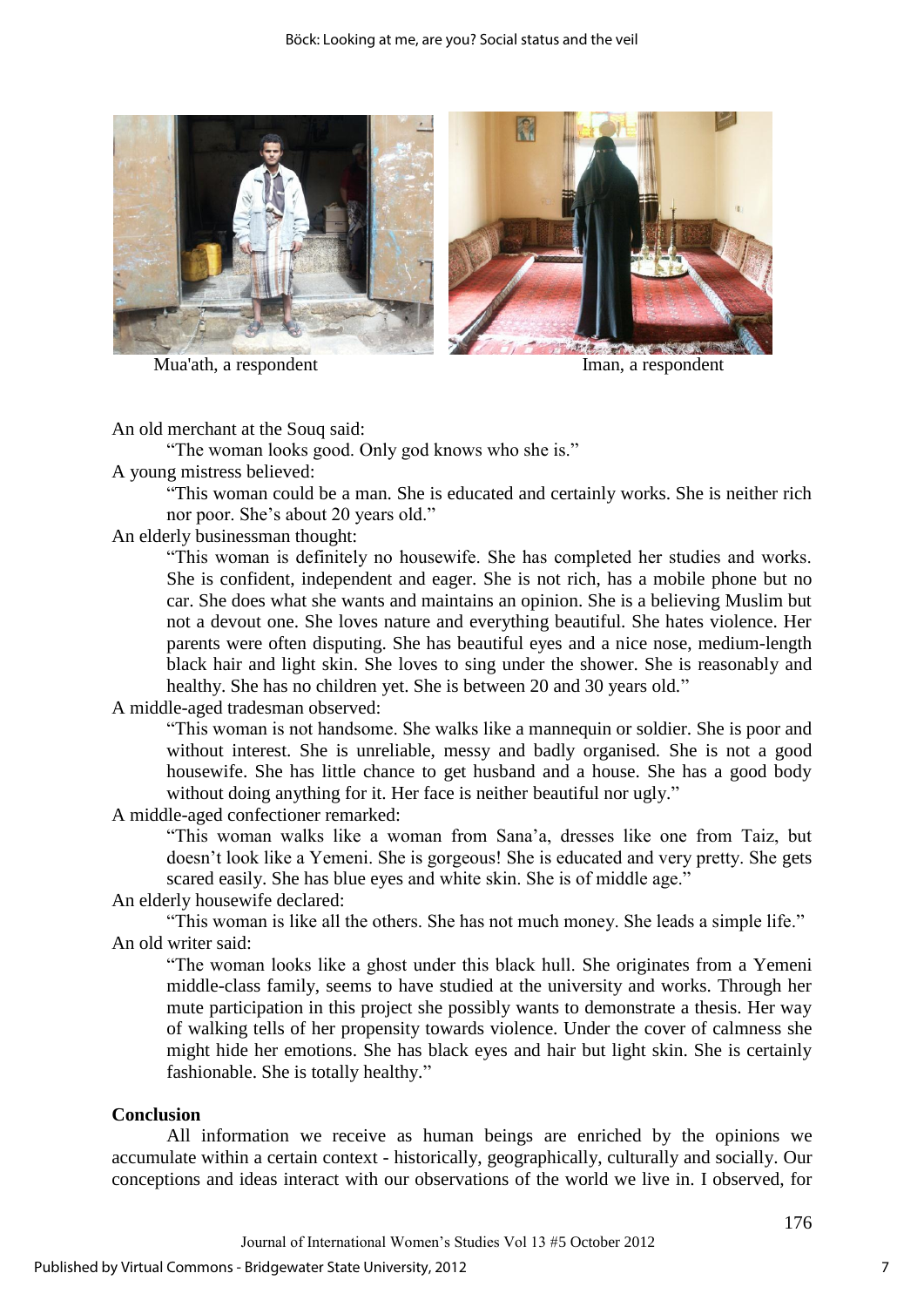example, that the most detailed descriptions of the veiled 'me' were expressed by educated men, that educated women were more likely to perceive a woman that has studied and that housewives rather "saw" an uneducated women. How women see other women (from their own perspective as well as being a male agent) seems to be of enormous importance in Yemeni society. Social status comes along with two kinds of female bodies that correspond with the two fundamental sets of relationships in which women are classified as married couples or as brothers and sisters. "Unmarried sisters have not yet fully developed their gender potential; they are seen as incomplete (naqisah) and thus less gendered than wives and mothers". Bodily embellishment is where this difference is negotiated while the female body may only be seen, according to Islamic law, by male persons that are in a degree of consanguinity that precludes marriage (mahram) and other women (vom Bruck, 1997:176).

 Women are the match makers and have therefore an important share concerning the achievement of female hierarchical status. Mohammed, our driver, for example, had picked his future wife out of a group of girls his close female relatives had considered marriageable and had described to him. Only after the wedding (an event celebrated separately between men and women), he explained, would he be allowed to meet his chosen one. While he had not even seen a photograph of his bride, Mohammad admired her beauty, adored her intelligence and gentleness and was absolutely sure of having found the right woman. I wondered whether his mother's, grandmother's, sister's, aunt's and cousin's preferences (knowing they will spend more time with her than he) correspond with his own. How could a man develop an ideal different from the female role models of his family, since they are the only women he had ever been allowed to look at and talk to? I was astonished and amazed by the trust and power Yemeni men allowed women over their domestic happiness. This discovery contrasted the image of the "suppressed veiled women" I had brought along from back home.

The cloth designed to cover the female corpus has recently gained attention due to the media polemic surrounding veiling. This is expressed, for example, though exhibitions focussing on the oriental woman and her disguise, such as "Veil: Veiling, Representation and Contemporary art" (a travelling exhibition in the aftermath of September 11 organised by the Institute of International Visual Arts, London, 2003/2004), "The veil: visible and invisible spaces" (a travelling exhibition organised by Jeniffer Heath, ongoing since 2008), "Mahrem – comments on the veil" (Kunsthalle Wien, 2008) or "L'Orient des femmes" (Musée du Quai Branly, 2011) and the work of numerous artist such as Shirin Neshat, for example, who refers in her work to the social, cultural and religious codes of Muslim societies and the oppositions of man and woman or Susanne Weirich, who investigates in her artistic installations the veil in all its spatial and symbolic functions. 'Imagine Me' features similarities to Zineb Sedira's self-portrait and video work 'Self-Portrait or the Virgin Mary**?** (2000)*'*. By reflecting on her background and bringing the Algerian white veil face to face with the tradition of veiling in Christianity Sedira overturns Western stereotypes about the veil. The setup of 'Imagine Me', in contrast, challenges the dealings with image and gaze in Islamic culture. Beside this the project is a reflection on different aspects of the 'self '- recollection, reflection, recognition, dialogue, retelling and fiction.

The questions I carry along with these projects and pass unspoken on to those involved, are always the same: How culture-specific are the ways in which humans perceive themselves and others? What is real and what is fictional when we look at ourselves and others? To what extent do we project ourselves when we consider or represent our counterparts? With the realisation of "Imagine Me" a series of new questions emerged, for example: How does the image which a traditional Yemeni man lays out in his mind about a woman (described to him by women) determine the way he later "sees" her? How do the male and female gaze interact and which one is dominant?

8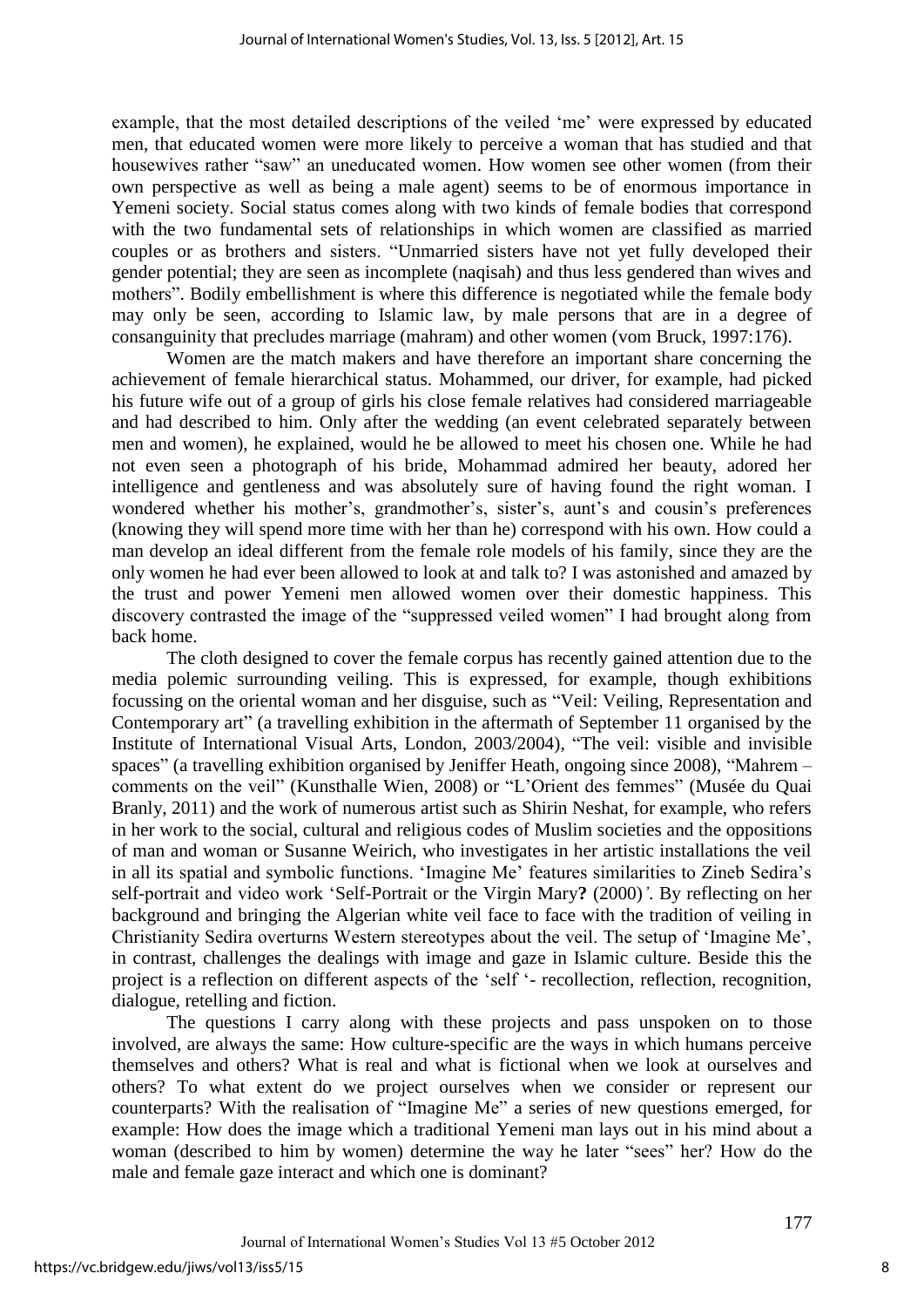Art's mission is not to provide answers. A work of art may only create a new, appropriate room in which the spectator may use the work to question and enlarge own experiences by using all his/her senses. A work of art functions not only for the beholder – but also for the artist who is, like me, looking back onto her work to talk about it from a present perspective – like a reflecting mirror.

# **Appendix**

 Some time ago I was asked how, in my opinion, European respondents would react to the task that has been posed to Yemenis for "Imagine Me". Of course I didn't know but the question made me curious enough to persuade my mother to slip into my Yemeni disguise for another experiment on Munich's most expensive shopping mile "Maximilansstrasse" – a surrounding where the veiled female body is widely represented by shopping Arab women. I approached various pedestrians of different sex and age (most of them were of German nationality), while my veiled mother kept strictly in such a distance to me that my conversation partner could eye her well without fearing she would hear his/her answer. Unlike the Yemeni interviewees, who had no difficulty in using their own senses and imagination, none of the 15 addressed persons permitted him/herself to the task. The interviewees' gazes seemed neither able to "penetrate" the veil nor to introspect fantasy. Unthinkable in the Yemeni context, all commented – unasked - about the veil and the life veiled women supposedly lead. The rather short answers always contained a more or less politely formulated damnation, incomprehension, pity, or mistrust; from time to time tolerance was expressed. Some statements reminded me, painfully, of my own prejudices regarding the oriental woman before I had visited Yemen. Preconceptions that changed all around the world last spring - mediated by the TV-images of Arab women, who were breaking ground for political and social change in their countries.

#### **Acknowledgments**

 I am thankful to all the respondents that helped create the work "Imagine Me"*.* I express my gratitude towards my translators and conductors of the experiment: Samah Al-Amri, Arwa Al-Gawmari and and Veronika Schlecht, the mediators who helped establish contact with some of the respondents: Basmah Al-Iriani, Dr. Hamied Al-Iriani, Ahmed Al-Kibsi, Abdulkader Sabri, Samira and Veronika Schlecht and towards the German House in Sana'a and the Institute for Foreign Cultural Relations (ifa), whose invitation and support were important for the projects realisation.

# **References**

Kurzke, H. (2001). , Novalis'. München: C.H. Beck Verlag.

- Calabrese, O. (2006). 'Die Geschichte des Selbstporträts'. Munich: Hirmer Verlag.
- Rose, G. (2007).'Visual Methodologies: An Introduction to the Interpretation of Visual Materials'. Second Edition. London: Sage Publication.
- Brand, R. (1999). 'Die Wirklichkeit des Bildes: Sehen und Erkennen Vom Spiegel zum Kunstbild'. München: C. Hanser Verlag.

Belting, H. (2002). ,Bild-Anthropologie'. 2. Auflage. München: Wilhelm Fink Verlag

- Kester, G. (1999/2000). 'Dialogical aesthetics: A critical framework for littorial art'. Variant 9…the free independent arts Magazine. Supplement.
- Seel.M. (1995). 'Versuch über die Form des Glücks: Studien zur Ethik'. Frankfurt/M: Suhrkamp Verlag.